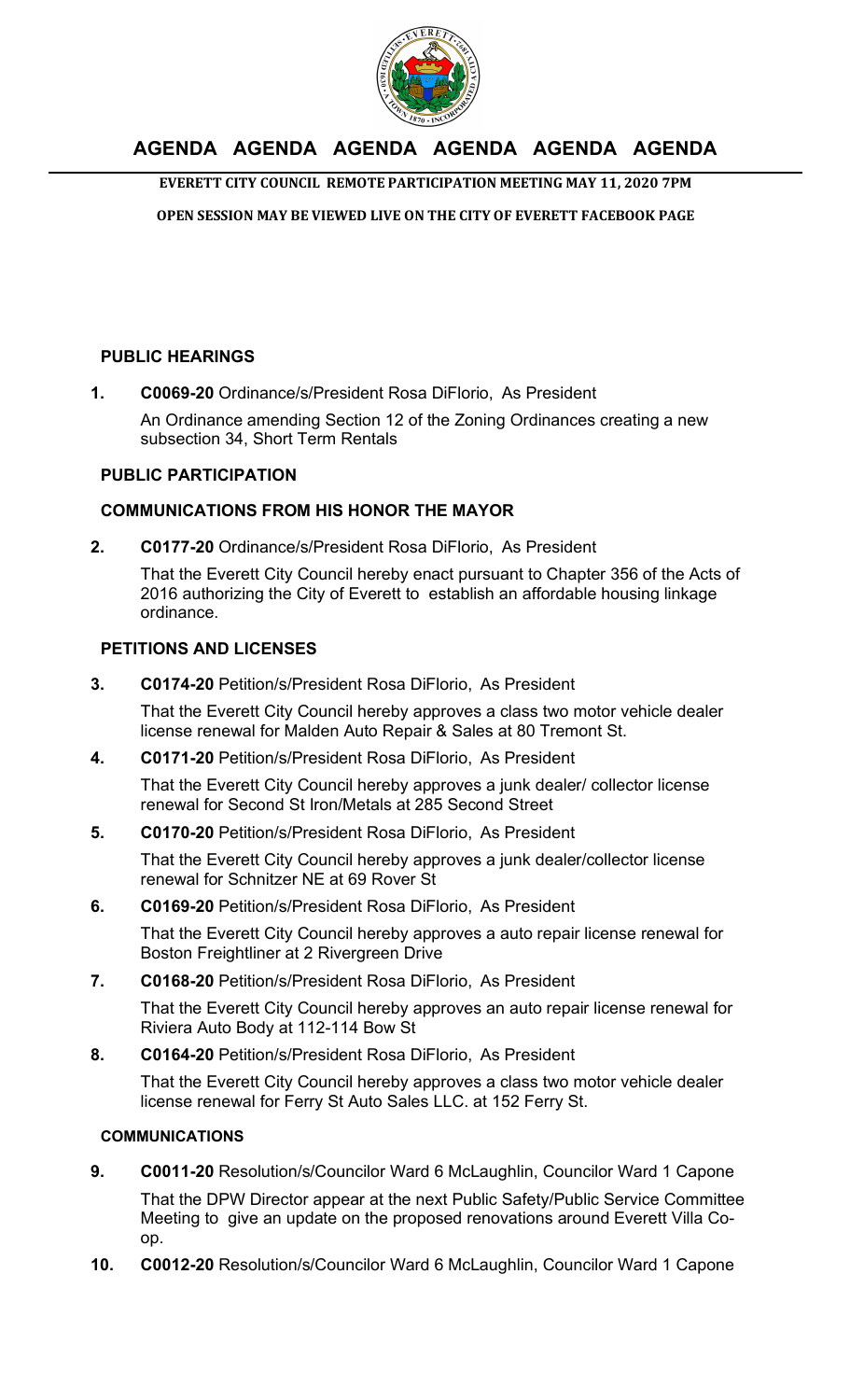That the City consider putting in a blinking pedestrian crosswalk light, or a raised crosswalk at the corner of Broadway and Summer Street in the interest of public safety.

#### **11. C0026-20** Resolution/s/Councilor Peter A. Napolitano

That the State of Massachusetts, and the City of Everett, in conjunction with the ownership of the Gateway Mall, & Encore Boston Harbor, have their representatives meet to study and resolve the traffic issues at Santilli Circle, and the exit of the Gateway Mall.

#### **12. C0058-20** Resolution/s/Councilman Jimmy Tri Le

That the Fire Chief come to the next Government Operations Committee Meeting to explain the plymovent system in the Old Everett High School Fire Station, and several other questions regarding plymovent.

## **13. C0091-20** Resolution/s/Councilor Stephanie Martins

To request that a representative from both the Police & Fire Departments present a comparative analysis/public safety report for 2019

#### **14. C0150-20** Resolution/s/Councilor Ward 1 Fred Capone

Given the recent coronavirus outbreak, and the concerns that come with it, the administration is asked to share any plan the city has with regard to protocol to address pandemics or other serious outbreak of health risks.

#### **15. C0155-20** Resolution/s/Councilor Martins, Councilor Ward 6 McLaughlin

Requesting that the Animal Control Officer appear at the next GOPSPS meeting to discuss the coyote situation in Everett.

## **16. C0156-20** Resolution/s/Councilor Martins, Councilor Ward 6 McLaughlin

To request that a representative from Encore Boston Harbor appear at the next GOPSPS meeting to share the company's public safety plan/policies to protect their patrons, the surrounding community, and guarantee safe working conditions for Everett's public safety personnel

#### **17. C0134-20** Resolution/s/Councilor DiPierro, Councilman Marchese

- Requesting the administration work with the owners or management of the parking lot at the bottom of Sycamore Street with the hope of allowing resident parking once again.

## **18. C0022-20** Ordinance/s/President Rosa DiFlorio, As President

That the Everett City Council hereby amend the application and fee requirements for short term rental licenses

#### **19. C0035-20** Ordinance/s/President Rosa DiFlorio, As President

An ordinance documenting the procedure to report and process complaints for licenses and permits issued under the authority of the city council

#### **20. C0036-20** Ordinance/s/President Rosa DiFlorio, As President

An ordinance consolidating the city's general business regulations

## **21. C0071-20** Resolution/s/Councilor Gerly Adrien

That the City review the snow removal ordinance to include de-icing and to shovel a certain number of feet of their sidewalk to include people who use walkers, canes, and wheelchairs.

## **22. C0072-20** Resolution/s/Councilor Gerly Adrien

To review the snow removal ordinance to ensure safety on the sidewalk and corners are shoveled/cleaned out to comply with ADA requirements instead of piling snow around it.

## **23. C0162-20** Appointment/s/President Rosa DiFlorio, As President

That the Everett City Council hereby approves the appointment of the following individuals as department heads. 1. City Solicitor-Colleen Mejia-2 years expiring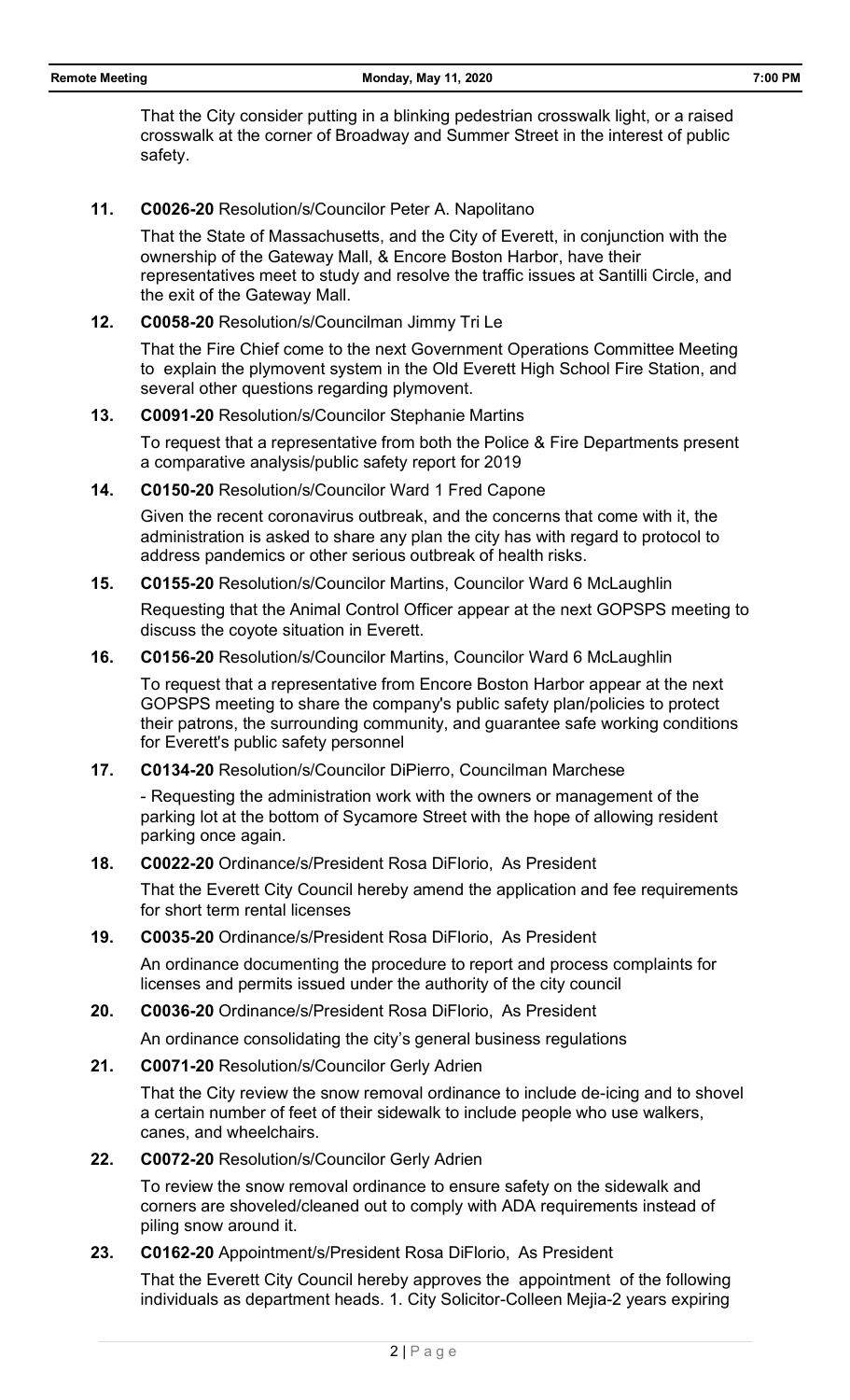March, 2022 2. Director of Planning-Tony Sousa-2 years expiring March, 2022 3. Director of Inspectional Services -James Soper-3 years expiring June, 2023 4.Treasurer-Rocco Pesce-2 years expiring March, 2022 5, Procurement Officer/ Business Manager -Robert Moreschi-2 years expiring March, 2022 6. Budget Director-Laureen Hurley- 2 years expiring March, 2022 7. Operations Manager-Kevin Noonan- 2 years expiring March, 2022 8. Water Superintendent-Ernie Lariviere-2 years expiring March, 2022 9. Director of Elder Affairs-Dale Palma- 2 years expiring March, 2022 10. Director of Health and Human Services-Jerry Navarra-2 years expiring March, 2022 11. IT Director-Kevin Dorgan-2 years expiring March, 2022 12. Communications Director- Tom Philbin-2 years expiring March, 2022 13. Veterans' Services Director-Jeanne Cristiano-2 years expiring March 2022

**24. C0122-20** Resolution/s/Councilor Gerly Adrien

That the City review why individual boards and commissions are paid differently than others.

**25. C0142-20** Resolution/s/President Rosa DiFlorio, As President

That the Director of Planning & Development appear at the next meeting to discuss how inclusionary zoning works

**26. C0085-20** Resolution/s/Councilman Michael K. Marchese

That His Honor The Mayor appear to discuss the use of his campaign funds being directed to criminal attorneys.

## **UNFINISHED BUSINESS**

**27. C0113-20** Resolution/s/Councilor Ward 1 Fred Capone

That the Mayor's Office & Community Development update the Council as to the Central Fire Station project including the progress made, the remaining work to be completed, and the time frame for completion.

**28. C0084-20** Resolution/s/Councilman Michael K. Marchese

That the CFO appear at the next meeting to discuss if it is financially in the best interest of the City to have trash pickup done in house instead of by a private company.

**29. C0133-20** Surplus Property/s/President Rosa DiFlorio, As President

That the Everett City Council hereby declares the following DPW vehicles be considered surplus.

**30. C0152-20** Resolution/s/Councilor Ward 1 Fred Capone

That the administration update the Council on all claims and / or lawsuits pending against the City and/or any of it's employees.

**31. C0153-20** Resolution/s/Councilor Ward 1 Fred Capone

That the administration produce all invoices for legal services provided by outside counsel, for the time period of 2010-present

**32. C0033-20** Resolution/s/Entire City Council

A request that His The Mayor come to the next City Council meeting to discuss the possibility of purchasing and staffing a community shuttle bus for our seniors so they can enjoy the many activities posted throughout the community, including the monthly senior socials.

**33. C0005-20** Order/s/Councilor Wayne A. Matewsky

That the City Clerk & Election Department make the necessary changes to the City Charter by way of a Home Rule Petition to make the Ward Council seats exclusive to their particular Ward, and not City Wide.

**34. C0144-20** Petition/s/President Rosa DiFlorio, As President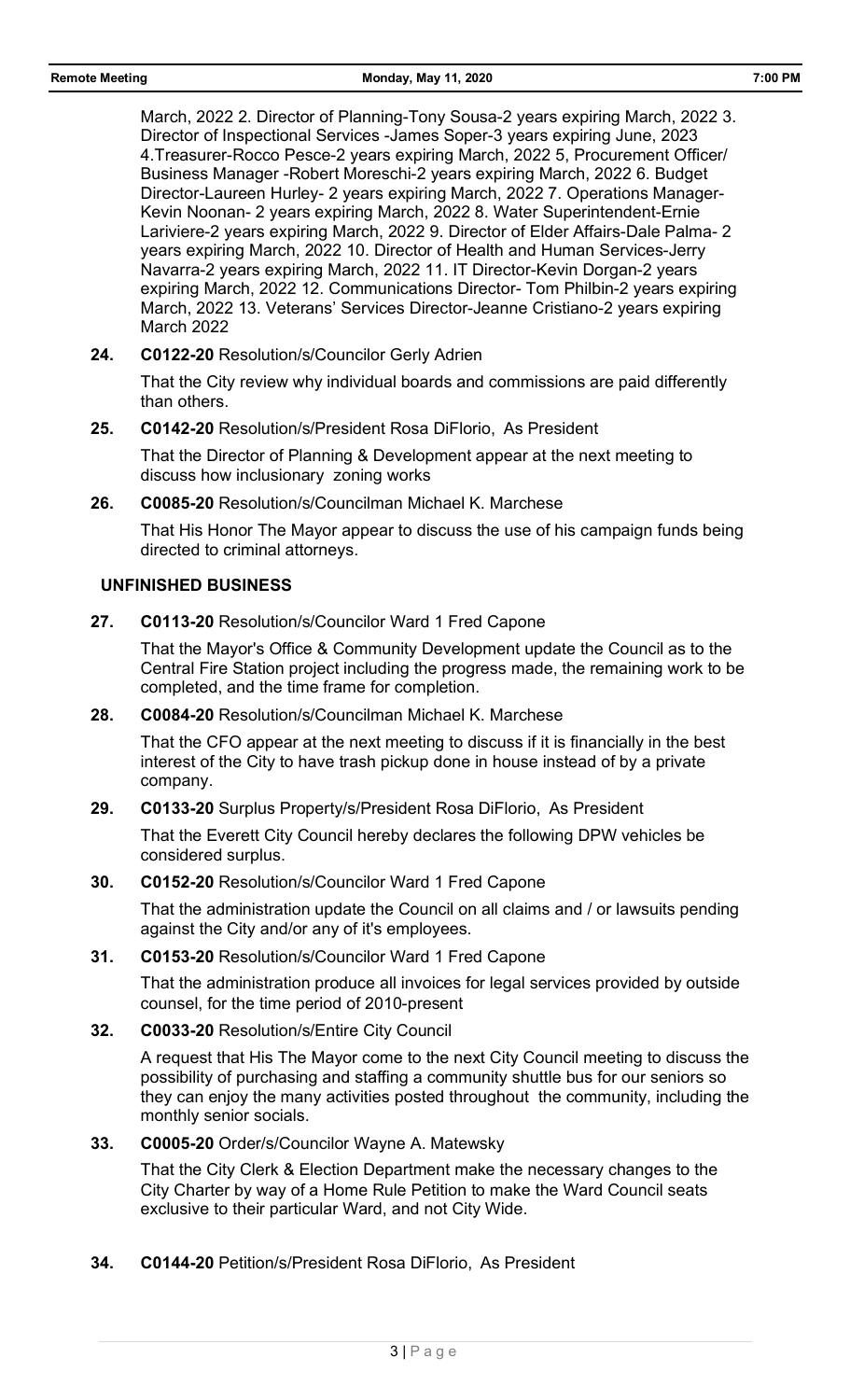That Verizon Wireless be allowed to attach a small cell antenna, along with all of it's required equipment and fiber for it's operation to an existing pole(#1648) at 19 Woodlawn Ave

**35. C0145-20** Public Hearing/s/President Rosa DiFlorio, As President

That Verizon Wireless be allowed to attach a small cell antenna, along with all of it's required equipment and fiber for it's operation to an existing pole(#922) at 182 Springvale Ave

**36. C0146-20** Petition/s/President Rosa DiFlorio, As President

That Verizon Wireless be allowed to attach a small cell antenna, along with all of it's required equipment and fiber for it's operation to an existing pole(#1342) at 9 Jefferson Ave

**37. C0147-20** Petition/s/President Rosa DiFlorio, As President

That Verizon Wireless be allowed to attach a small cell antenna, along with all of it's required equipment and fiber for it's operation to an existing pole(#2778) at 47 Winthrop Rd

**38. C0148-20** Public Hearing/s/President Rosa DiFlorio, As President

That Verizon Wireless be allowed to attach a small cell antenna, along with all of it's required equipment and fiber for it's operation to an existing pole(#2978) at 27 Vaughn St

## **NEW BUSINESS**

- **39. C0172-20** Order/s/Councilor Ward 6 McLaughlin, Councilor Ward 1 Capone That the City waive the .75% meals tax in the City of Everett from February 1, 2020 until June 30, 2020
- **40. C0167-20** Resolution/s/Councilor Wayne A. Matewsky

That the City only allow work building permits in residential areas until 6PM

**41. C0166-20** Resolution/s/Councilor Ward 1 Fred Capone

That the City of Everett impose a moratorium on small cells and other wireless infrastructure permits until the state of emergency caused by the Covid-19 pandemic has been lifted by both the Governor and the Mayor

**42. C0173-20** Resolution/s/Councilor Ward 6 McLaughlin, Councilor Ward 1 Capone

That the administration consider taking money from the rainy day account to purchase face masks and gloves for residents of Everett.

**43. C0175-20** Resolution/s/Councilor Anthony DiPierro

Respectfully requesting a legal opinion from the Solicitor's Office in regard to the legality of directing \$25,000 from the Council's expense account to the Everett COVID-19 Fund

**44. C0176-20** Resolution/s/Councilor Ward 1 Fred Capone

That the Administration advise the Council as to the status of Councilor Capone's request that the name, location and phone number for all Everett food businesses that currently provide curbside and delivery service be posted on the City's website and on ECTV to assist both businesses and our residents.

**45. C0154-20** Resolution/s/Councilor , President DiFlorio, As President

That the Everett City Council hereby authorizes the use of small cell tolling agreements in the City of Everett

#### **ADJOURNMENT**